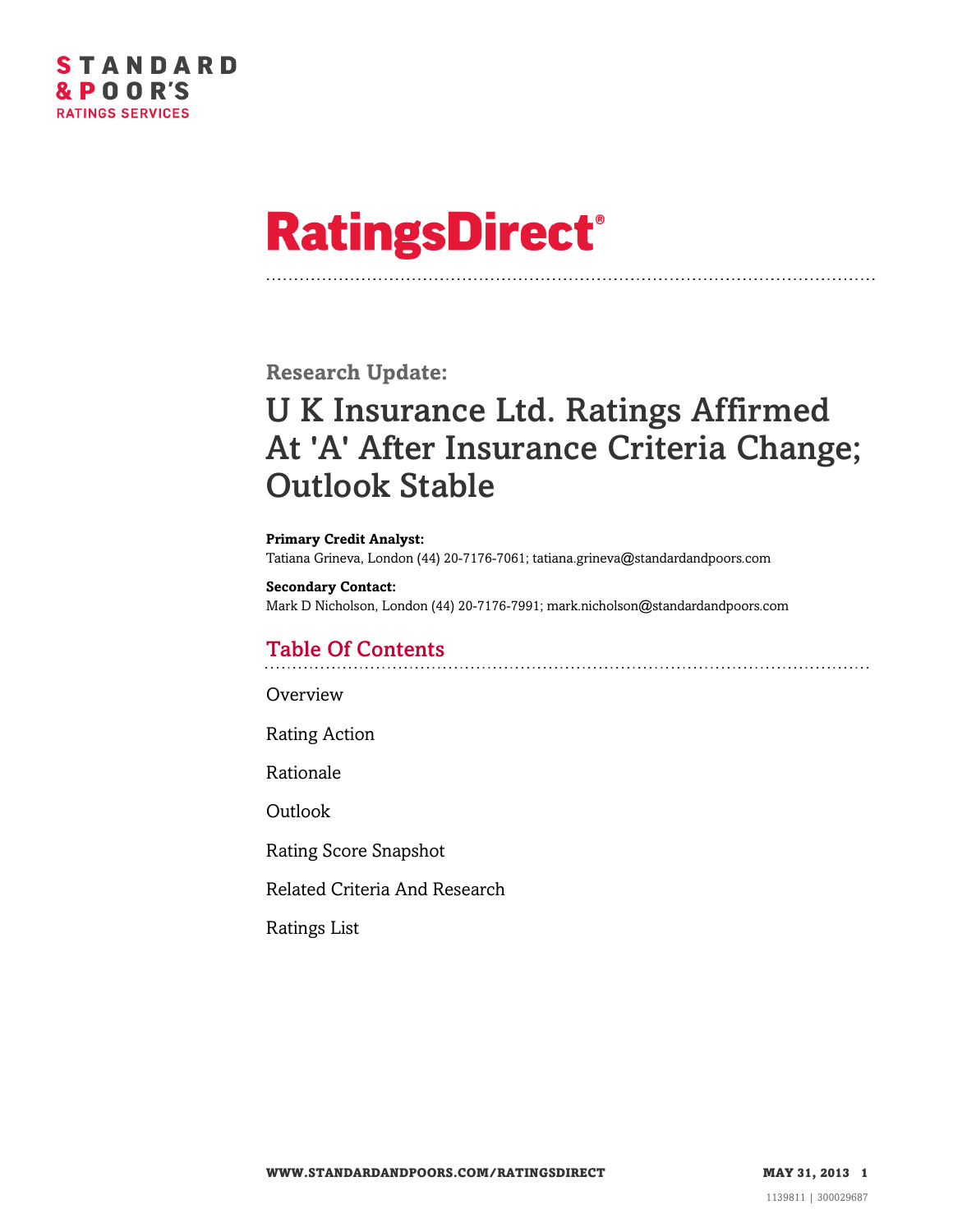**Research Update:**

# U K Insurance Ltd. Ratings Affirmed At 'A' After Insurance Criteria Change; Outlook Stable

### <span id="page-1-0"></span>**Overview**

- Following a review of U.K.-based non-life insurer U K Insurance Ltd. (UKI) under our revised insurance criteria, we are affirming our 'A' ratings on the company.
- The ratings reflect our view of UKI's very strong financial profile, underpinned by extremely strong capital adequacy, and strong business risk profile, which is based on its strong competitive position.
- The stable outlook reflects our view that UKI will continue to maintain its very strong capital and earnings profile while maintaining its strong competitive position in the U.K. insurance market.

# <span id="page-1-1"></span>Rating Action

On May 31, 2013, Standard & Poor's Ratings Services affirmed its 'A' insurer financial strength and counterparty credit ratings on U.K.-based non-life insurer U K Insurance Ltd. (UKI). The outlook is stable.

## <span id="page-1-2"></span>Rationale

UKI is the main operating insurance subsidiary of Direct Line Group (DLG), and is best known through its Direct Line brand. The ratings reflect our view of the group's very strong financial risk profile, which is underpinned by extremely strong capital adequacy and good earnings stream, and its strong business risk profile based on its strong competitive position in the mature and highly competitive U.K. non-life insurance market.

We combine these factors to derive our anchor for UKI of 'a'. This is the lower of two possible anchors; we chose the lower option because of concerns that capital adequacy may be managed at a lower levels after its sell off from Royal Bank of Scotland Group (RBS) and because of the execution risk inherent in DLG's full divestment from RBS and the impact it may have on UKI's financial flexibility. That said, we delinked the ratings on UKI from those on RBS under our group rating methodology after RBS's stake in UKI's issued ordinary share capital reduced to 48.5% in March 2013. Therefore, the ratings on UKI are no longer affected by any changes in the ratings on RBS.

Most of DLG's business stems from the large and mature U.K. insurance market, where we consider industry and country risks to be intermediate. We do not expect to change our assessment of DLG's industry and country risk during 2013–2015 because its international presence outside the U.K. is limited. It has international operations in Italy and Germany, but lacks scale in these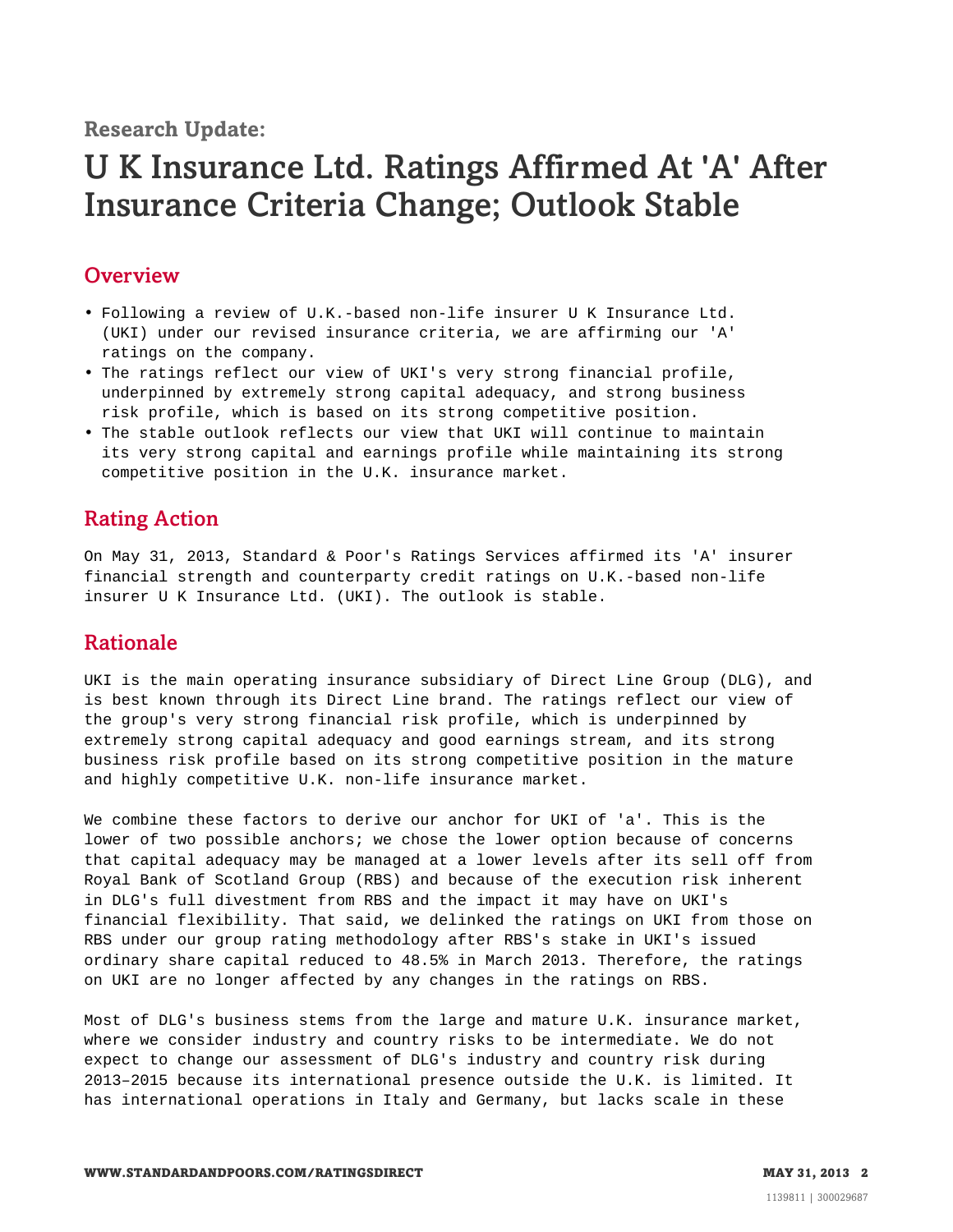#### *Research Update: U K Insurance Ltd. Ratings Affirmed At 'A' After Insurance Criteria Change; Outlook Stable*

markets. We do not expect DLG's international operations to grow materially over our five-year rating horizon. DLG's dependence primarily on the U.K. market somewhat constrains DLG's overall business risk profile, because its lack of material geographic diversity exposes UKI to cyclicality, competitiveness, investment climate, and possible legislative changes in its single market.

UKI has a strong competitive position. It is one of the market leaders in the personal lines markets in the U.K. and has about 9% overall market share (based on reported Association of British Insurers data). It also has strong positions in the motor and home segments. In our view, the group gains sustainable competitive advantage through economies of scale in pricing, claims management procurement, and wider costs. Historical claims data on such a large scale also enables DLG to price more accurately and has helped the group improve its operating performance since 2010. Market-leading brands and direct distribution channels create material competitive advantages for DLG by enabling it to lower its acquisition costs below those of its peers.

UKI's capital and earnings are assessed as very strong. Its capital adequacy is currently in the 'AAA' range but under our base-case scenario, we expect it to gradually weaken to a 'AA' level due to lower level of retained earnings. Our capital and earnings view is also limited by the remaining execution risk of the full divestment of DLG from RBS and the potential for this to reduce prospective capital levels. In 2012, UKI's net combined ratio was 98.8% and net income of £184 million. Our base-case scenario envisages net combined (loss and expenses) ratios in 2013-2015 to be 97%-100%. At the same time, we expect the loss ratio to stabilize at around 66%, net income to average over £250 million, and the dividend payout ratio to be 55%. In our view, UKI may also find it difficult to achieve its targeted 15% return on tangible equity as earnings may fall due to an expected fall in ancillary income (such as referral fees). Low interest rates may also cut into UKI's investment income.

In our view, UKI's risk position is intermediate. While it benefits from the diversity of its investment portfolio and minimal exposure to employee postemployment defined benefits obligations, this is offset by cyclicality of the U.K. motor market increasing the volatility of capital and earnings. We observed this volatility in 2009-2010 when the company had to significantly strengthen reserves because of high industrywide increases in bodily injury costs and soft market conditions.

More than 90% of UKI's investment portfolio was concentrated in high-quality bonds and cash and the weighted-average credit quality of the total portfolio was in the 'AA' range as of Dec. 31, 2012. We expect UKI's management team to remain committed to its conservative investment strategy.

UKI has adequate financial flexibility, in our view, thanks to its good earnings stream, extremely strong level of capital adequacy, low level of financial leverage (17% as of Dec. 31, 2012), healthy level of fixed-charge coverage (7x), and the successful flotation and follow-on sale of 51.5% of its shares in difficult market conditions. It also successfully issued junior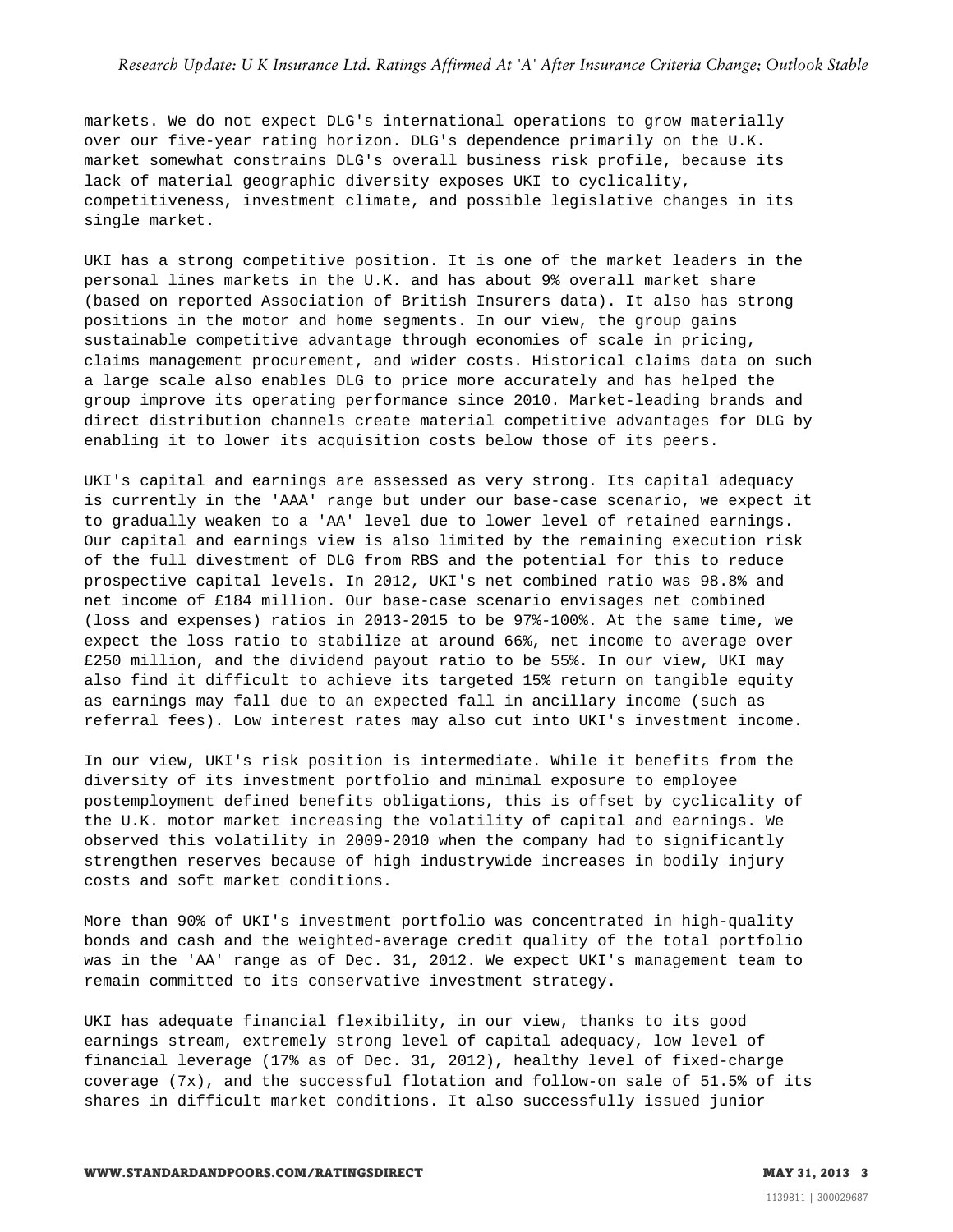subordinated debt of £500 million. These positive factors are offset by continued execution risk arising from the sale of RBS's remaining stake. The sale may affect DLG's overall franchise and its capitalization levels.

DLG's enterprise risk management (ERM) and management and governance practices are neutral factors for the ratings. DLG's management and governance is satisfactory. We consider that the executive team, headed by Paul Geddes, is convincingly establishing a track record following a notable turnaround in DLG's operating performance, successful issuance of junior subordinated debt in April 2012, and oversubscribed flotation and subsequent follow-on sale of 51.5% of DLG's shares. In our view, the management team has a very clear strategy and focus on profitability, and is working hard to restore performance to its strong historical levels.

DLG's strategy appears to be well-thought-out and consistent with its organizational capabilities, taking into account market developments. However, the sustainability of the strategy has yet to be proven over the next two to three years, particularly with regard to growth targets and the sustainability of net combined ratios. DLG's senior management team is relatively new, but all members of the team have extensive industry experience and an established track record of achievements in their previous jobs.

We consider DLG's ERM as adequate with strong risk controls, based on adequate risk culture and strong overall risk controls. It has been implementing its stand-alone framework since the first quarter of 2012.

In our opinion, DLG's risk culture is adequate, supported by a demonstrated commitment to risk management by the board of directors and a robust governance structure that is being embedded in the business through high-level controls documents, risk committees, roles and responsibilities, and regular reporting. The ERM function and the chief risk officer (CRO) have significant influence. The framework still needs to be fully embedded, however. We assess overall risk controls at DLG favorably due to sound controls related to underwriting and reserving risks. We also consider UKI's risk models favorably. The reserve increases in 2009 and 2010 weigh on our view of the group's sound reserving process.

We view DLG's liquidity as exceptional. Its liquidity ratio is more than 200%, based on the strength of available sources, mainly the group's regular inflow of premium income and highly liquid asset portfolio.

#### <span id="page-3-0"></span>Outlook

The stable outlook reflects our view that UKI will continue to maintain its very strong capital and earnings profile, with a capital adequacy ratio at least in the 'A' range, as measured by our capital model. We also expect it to maintain its stable operating performance, demonstrated by a net combined ratio of 97%-100%, and its strong competitive position in the U.K. insurance market.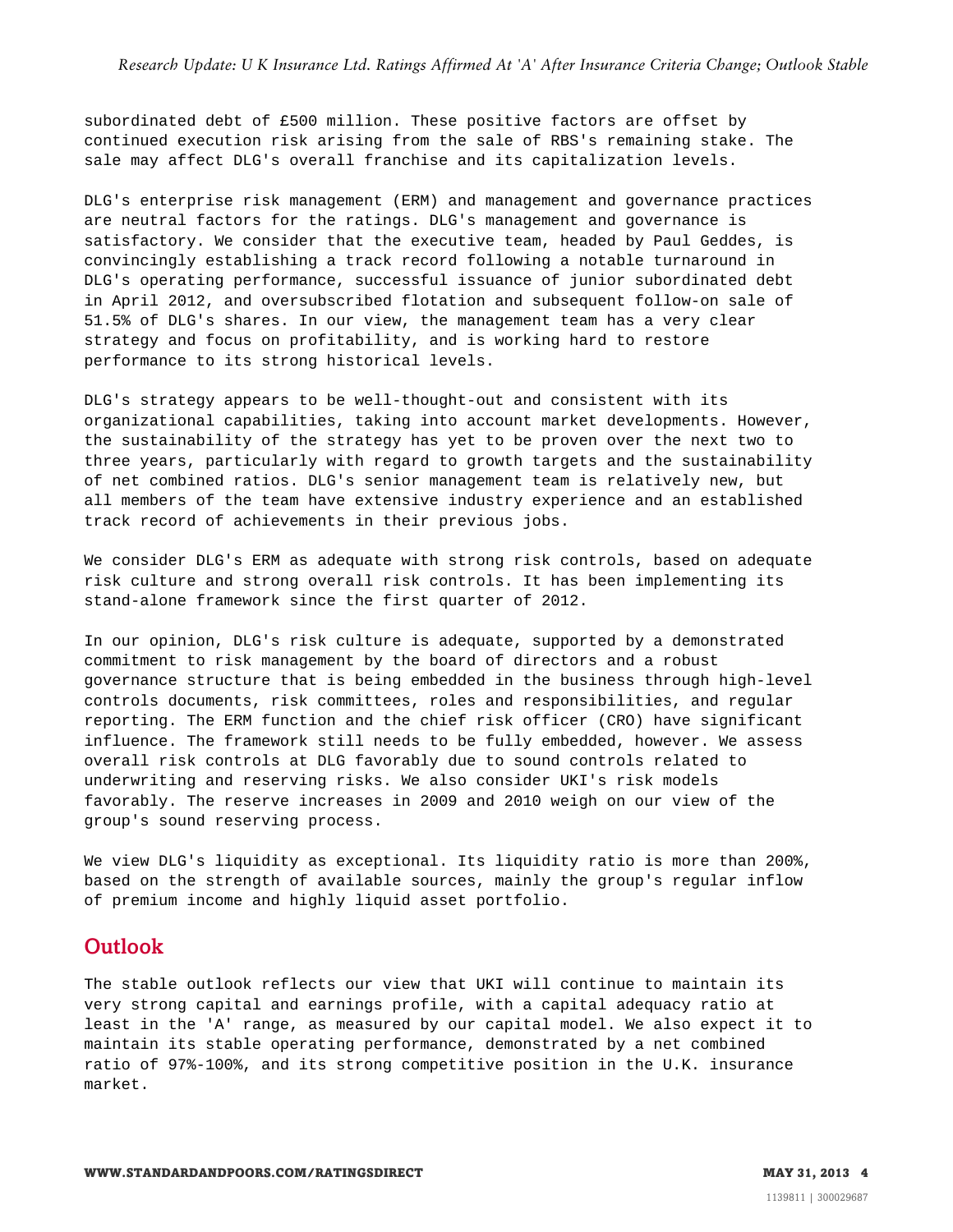We may raise the ratings if the group's financial flexibility improves as execution risk inherent in DLG's full divestment from RBS reduces, or when its ERM framework is fully embedded. The latter should reduce the likelihood of further unexpected reserve increases.

We could lower the ratings if the capital adequacy ratio measured by our capital model falls below the 'A' range, and earnings do not stabilize at the current level, in line with the expectations outlined above.

## <span id="page-4-0"></span>Rating Score Snapshot

| Financial Strength Rating  | A/Stable                           |
|----------------------------|------------------------------------|
| SACP                       | a                                  |
| Anchor                     | a                                  |
| Business Risk Profile      | Strong                             |
| IICRA                      | Intermediate Risk                  |
| Competitive Position       | Strong                             |
| Financial Risk Profile     | Very Strong                        |
| Capital & Earnings         | Very Strong                        |
| Risk Position              | Intermediate Risk                  |
| Financial Flexibility      | Adequate                           |
| Modifiers                  | $\Omega$                           |
| ERM and Management         | $\Omega$                           |
| Enterprise Risk Management | Adequate With Strong Risk Controls |
| Management & Governance    | Satisfactory                       |
| Holistic Analysis          | $\Omega$                           |
| Liquidity                  | Exceptional                        |
| Support                    | <sup>0</sup>                       |
| Group Support              | <sup>0</sup>                       |
| Government Support         | 0                                  |

# <span id="page-4-1"></span>Related Criteria And Research

#### Related criteria

- Insurers: Rating Methodology, May 7, 2013
- Group Rating Methodology, May 7, 2013
- Enterprise Risk Management, May 7, 2013
- Management And Governance Credit Factors For Corporate Entities And Insurers, Nov. 13, 2012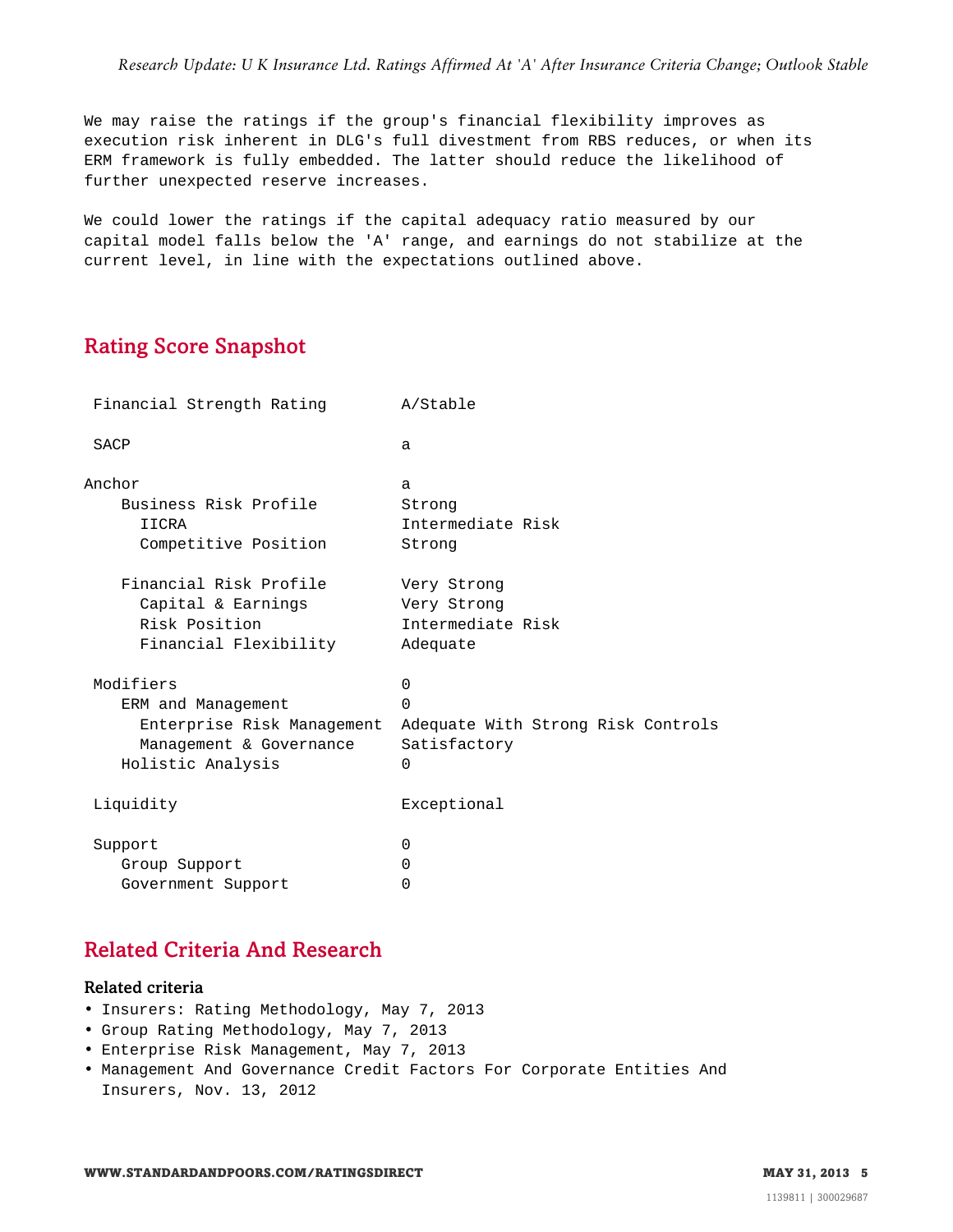- Principles Of Credit Ratings, Feb. 16, 2011
- Refined Methodology And Assumptions For Analyzing Insurer Capital
- Adequacy Using The Risk-Based Insurance Capital Model, June 7, 2010
- Hybrid Capital Handbook: September 2008 Edition, Sept. 15, 2008

#### Related research

- List Of Issuers With Ratings Under Criteria Observation Due To S&P's New Insurers Rating Methodology, May 7, 2013
- <span id="page-5-0"></span>• Standard & Poor's Assigns Insurance Industry And Country Risk Assessments, May 7, 2013

#### Ratings List

Ratings Affirmed

| U K Insurance Ltd.              |               |
|---------------------------------|---------------|
| Counterparty Credit Rating      |               |
| Local Currency                  | $A/Stable/--$ |
| Financial Strength Rating       |               |
| Local Currency                  | $A/Stable/--$ |
|                                 |               |
| Direct Line Insurance Group PLC |               |
| Junior Subordinated*            | RRR+          |
|                                 |               |

\*Guaranteed by U K Insurance Ltd.

#### **Additional Contact:**

Insurance Ratings Europe; InsuranceInteractive\_Europe@standardandpoors.com

Complete ratings information is available to subscribers of RatingsDirect at www.globalcreditportal.com and at spcapitaliq.com. All ratings affected by this rating action can be found on Standard & Poor's public Web site at www.standardandpoors.com. Use the Ratings search box located in the left column. Alternatively, call one of the following Standard & Poor's numbers: Client Support Europe (44) 20-7176-7176; London Press Office (44) 20-7176-3605; Paris (33) 1-4420-6708; Frankfurt (49) 69-33-999-225; Stockholm (46) 8-440-5914; or Moscow 7 (495) 783-4009.